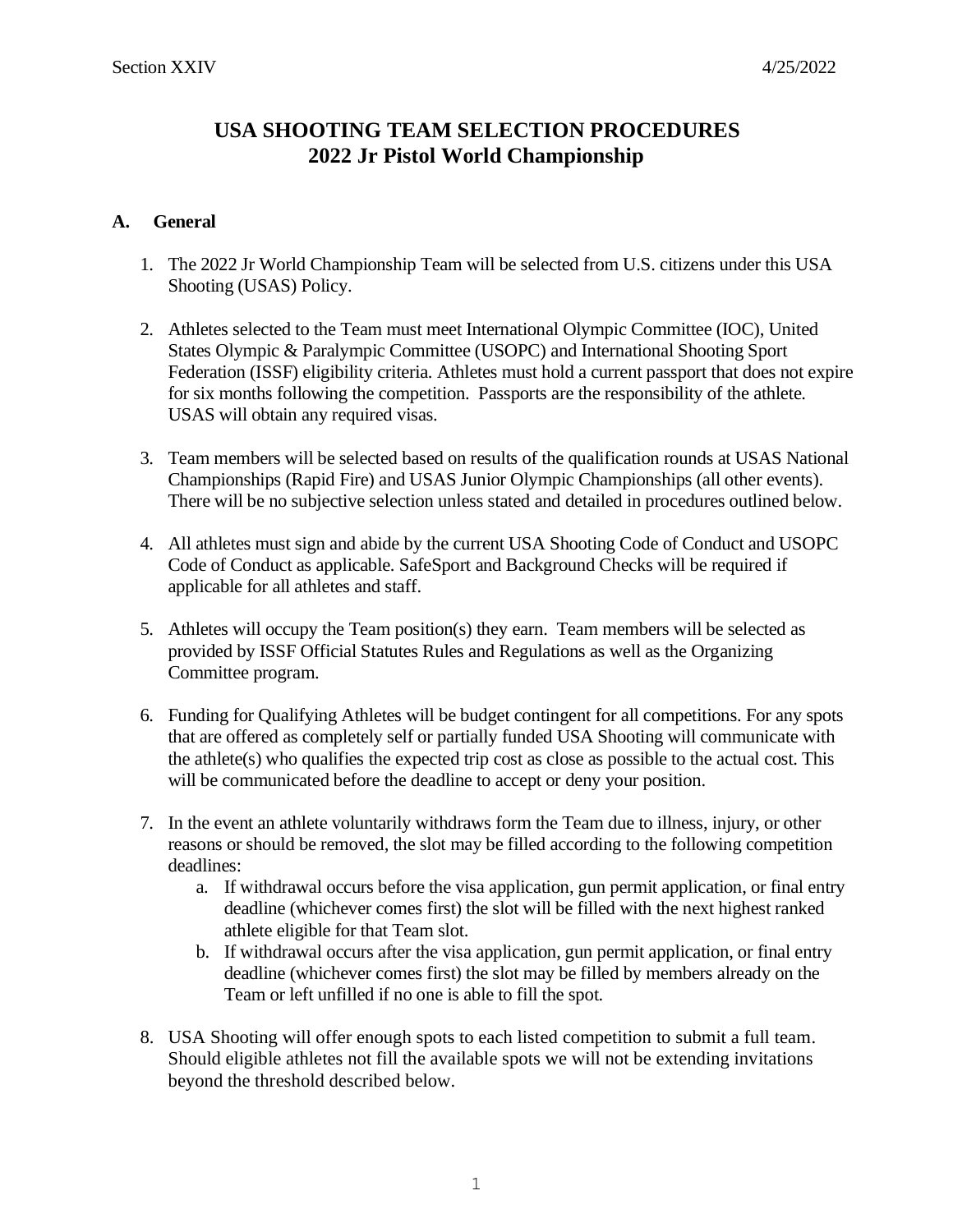- 9. Athletes must adhere to all IOC, WADA, ISSF, USADA and USOPC anti-doping protocols, policies and procedures, as applicable. This includes participation in Out-of-Competition Testing as required by the IOC, WADA, ISSF, USADA and USOPC rules, as applicable.
- 10. The 2022 ISSF Jr World Championship schedule is as follows: a. Jr World Championships – October  $12 - 25$ ,  $2022 - \text{Cairo}$ , Egypt
- 11. Should COVID Vaccinations be required in order to travel, whether that be to or from Egypt, athletes must be vaccinated in order to be eligible for selection.

# **B. 2022 Jr World Championship Participant Selection**

- 1. Jr World Championship Participants will be selected based on the results from the 2022 USA Shooting National Championships and Junior Olympic Championships. Team Positions for 2022 Jr World Championships will be distributed as follows:
- 2. AIR PISTOL & SPORT PISTOL National Junior Olympics
	- a. In Air Pistol and Sport Pistol the team spots for Jr World Championships will come directly from the final results of the 2022 National Junior Olympic Pistol Championships in Colorado Springs, CO July 24 – 31, 2022.
	- b. The ranking list will be based on the final results of the match using qualification only. The total combined score of qualification, not including finals will be used to determine the ranking list.
		- a. Ties will be broken by x count and then count back.
- 3. RAPID FIRE PISTOL National Championships
	- a. In Rapid Fire Pistol the for Jr World Championships will come directly from the final results of the 2022 National Championships in Colorado Springs, CO June 3  $-12, 2022$
	- b. The ranking list will be based on the final results of the match using qualification only. The total combined score of qualification, not including finals will be used to determine the ranking list.
		- a. Ties will be broken by x count and then count back

### **C. 2022 Jr World Championships Mixed Team Start Positions**

- 1. Mixed Team start positions for all Jr World Championship spots will be filled by those selected to compete as individuals described in Section B above.
	- a. The highest ranked individual for men and the highest ranked individual for women in attendance, will earn one mixed Team start position and be paired as USA Team 1.
	- b. The Second highest ranked individual for men and the second highest ranked individual for women in attendance, will earn one mixed Team start position and be paired as USA Team 2.